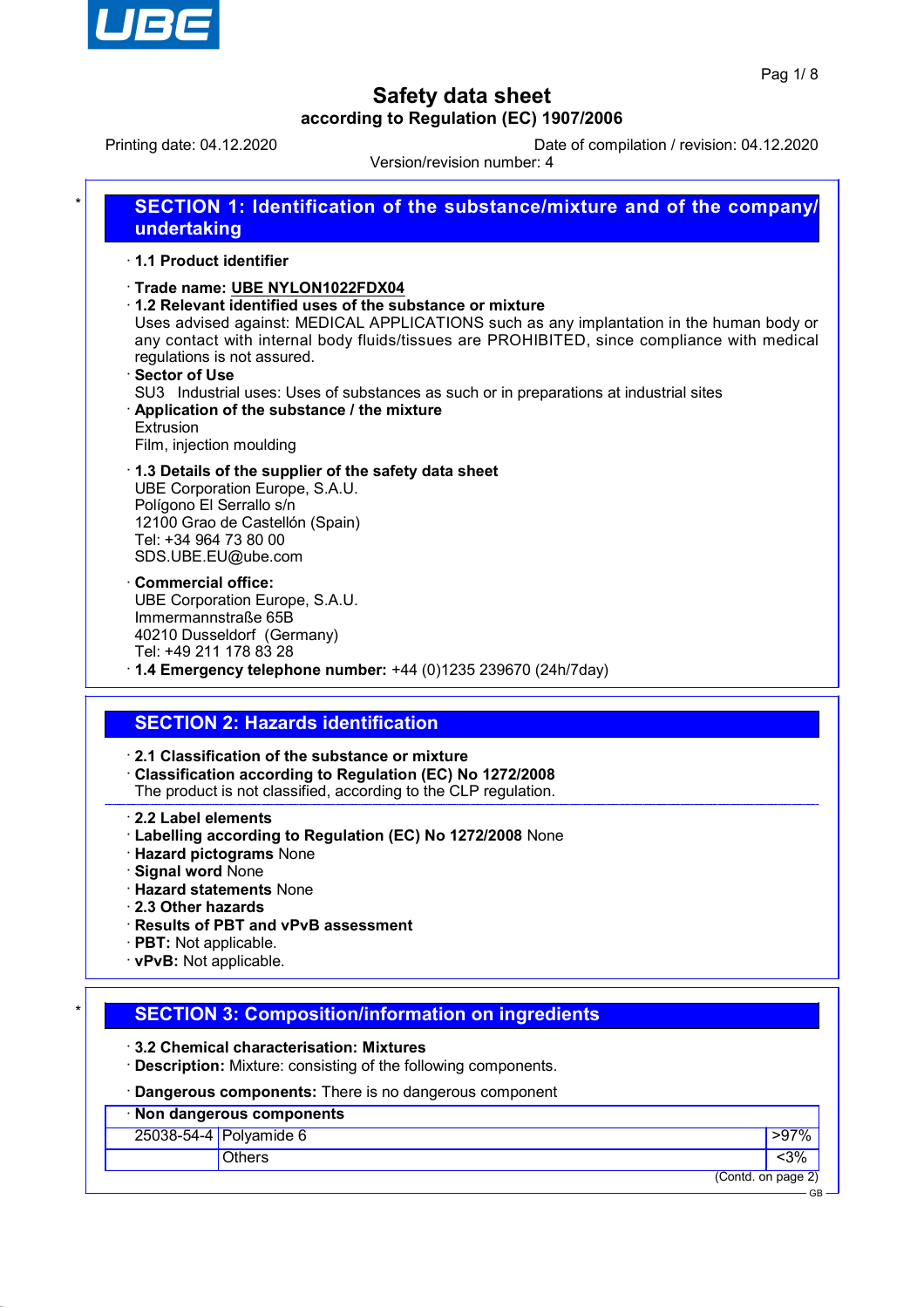

Printing date: 04.12.2020 Date of compilation / revision: 04.12.2020

Version/revision number: 4

### **Trade name: UBE NYLON1022FDX04**

· **Additional information:** For the wording of the listed hazard phrases refer to section 16.

# **SECTION 4: First aid measures**

- · **4.1 Description of first aid measures**
- · **General information:**

Immediately remove any clothing soiled by the product. Take affected persons out into the fresh air.

Seek medical treatment.

No special measures required.

· **After inhalation:**

If exposed to vapors from heating and molding material , remove to fresh air .

- If symptoms, coughing and discomfort in nose and throat remain, get medical attention.
- · **After skin contact:**

Immediately wash with water and soap and rinse thoroughly.

If redness, itching or burning sensation develops, get medical attention.

After contact with the molten product, cool rapidly with cold water.

Do not pull solidified product off the skin.

Seek medical treatment.

· **After eye contact:**

Inmediately flush exposed area with copious amounts of tepid water for at least 15 minutes If redness, itching or burning sensation develops, do not rub eyes and immediately get medical attention.

· **After swallowing:**

Do not induce vomiting; call for medical help immediately.

Rinse out mouth and then drink plenty of water.

· **4.2 Most important symptoms and effects, both acute and delayed** At molten state, expected to cause burns to skin.

Irreversible dermatitis will occur if you do not wash affected skin immediately and thoroughly.

- · **4.3 Indication of any immediate medical attention and special treatment needed**
- Treatment: Treat according to symptoms (decontamination, vital functions), no known specific antidote.

## **SECTION 5: Firefighting measures**

- · **5.1 Extinguishing media**
- · **Suitable extinguishing agents:**

**Water** 

Fire-extinguishing powder

Carbon dioxide

Use fire extinguishing methods suitable to surrounding conditions.

- · **For safety reasons unsuitable extinguishing agents:** Not known
- · **5.2 Special hazards arising from the substance or mixture**

In case of fire, the following can be released: Carbon monoxide (CO)

Carbon Dioxide (CO2)

Under certain fire conditions, traces of other toxic gases cannot be excluded, e.g.: Hydrogen cyanide (HCN)

Ammonia (NH3)

· **5.3 Advice for firefighters**

· **Protective equipment:** Firefighters should wear appropriate protective equipment

(Contd. on page 3)

GB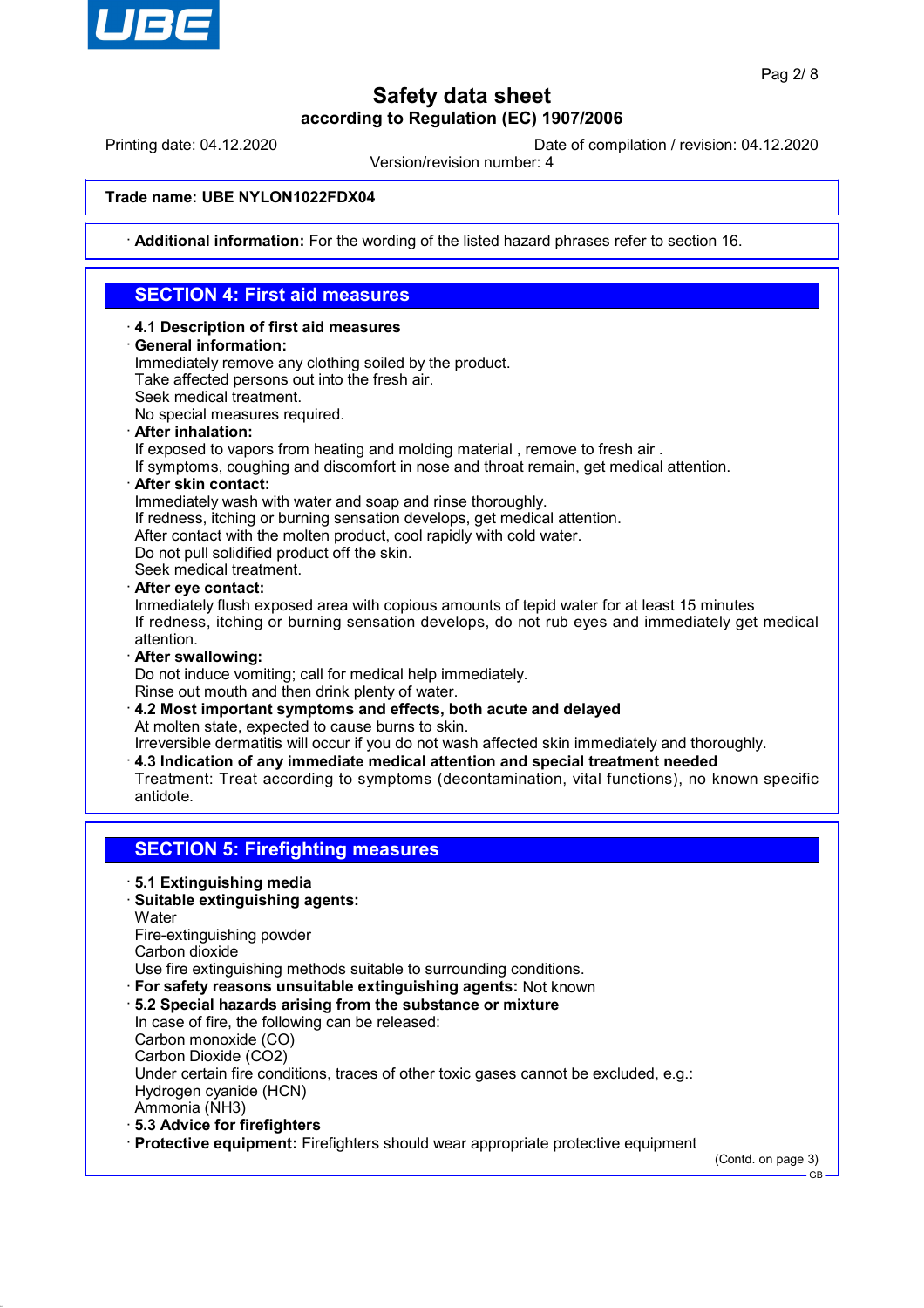

Printing date: 04.12.2020 Date of compilation / revision: 04.12.2020

Version/revision number: 4

#### **Trade name: UBE NYLON1022FDX04**

#### · **Additional information**

Cool endangered receptacles with water spray.

Collect contaminated fire fighting water separately. It must not enter the sewage system.

### **SECTION 6: Accidental release measures**

· **6.1 Personal precautions, protective equipment and emergency procedures** Stop leak if you can do so without risk

Remove combustible materials

Ensure adequate ventilation

Use personal protective equipment as indicated in paragraph 8

- · **6.2 Environmental precautions:** Do not allow to enter sewers/ surface or ground water.
- · **6.3 Methods and material for containment and cleaning up:** Sweep up to prevent slipping on polymer pellets

Send for recovery or disposal in suitable receptacles.

· **6.4 Reference to other sections** See Section 7 for information on safe handling. See Section 8 for information on personal protection equipment. See Section 13 for disposal information.

## **SECTION 7: Handling and storage**

· **7.1 Precautions for safe handling**

Keep away from foodstuffs, beverages and feed. Immediately remove all soiled and contaminated clothing Wash hands before breaks and at the end of work. Do not eat, drink, smoke or sniff while working. Melted state: Avoid skin contact with the liquefied material.

Avoid breathing dust/fume/vapours.

· **Information about fire - and explosion protection:** No special measures required.

· **7.2 Conditions for safe storage, including any incompatibilities**

- · **Storage:**
- · **Requirements to be met by storerooms and receptacles:**

Store in cool, dry conditions in well sealed receptacles.

- · **Information about storage in one common storage facility:** Not required.
- · **Further information about storage conditions:** Protect from heat and direct sunlight.
- · **7.3 Specific end use(s)** See item 1.2

## **SECTION 8: Exposure controls/personal protection**

- · **Additional information about design of technical facilities:** Adequate ventilation should be maintained at handing. Additionally, local exhaust ventilation recommended at melting process.
- · **8.1 Control parameters**
- · **Ingredients with limit values that require monitoring at the workplace:** The product does not contain any relevant quantities of materials with critical values that have to be monitored at the workplace.
- · **Additional information:** The lists valid during the making were used as basis.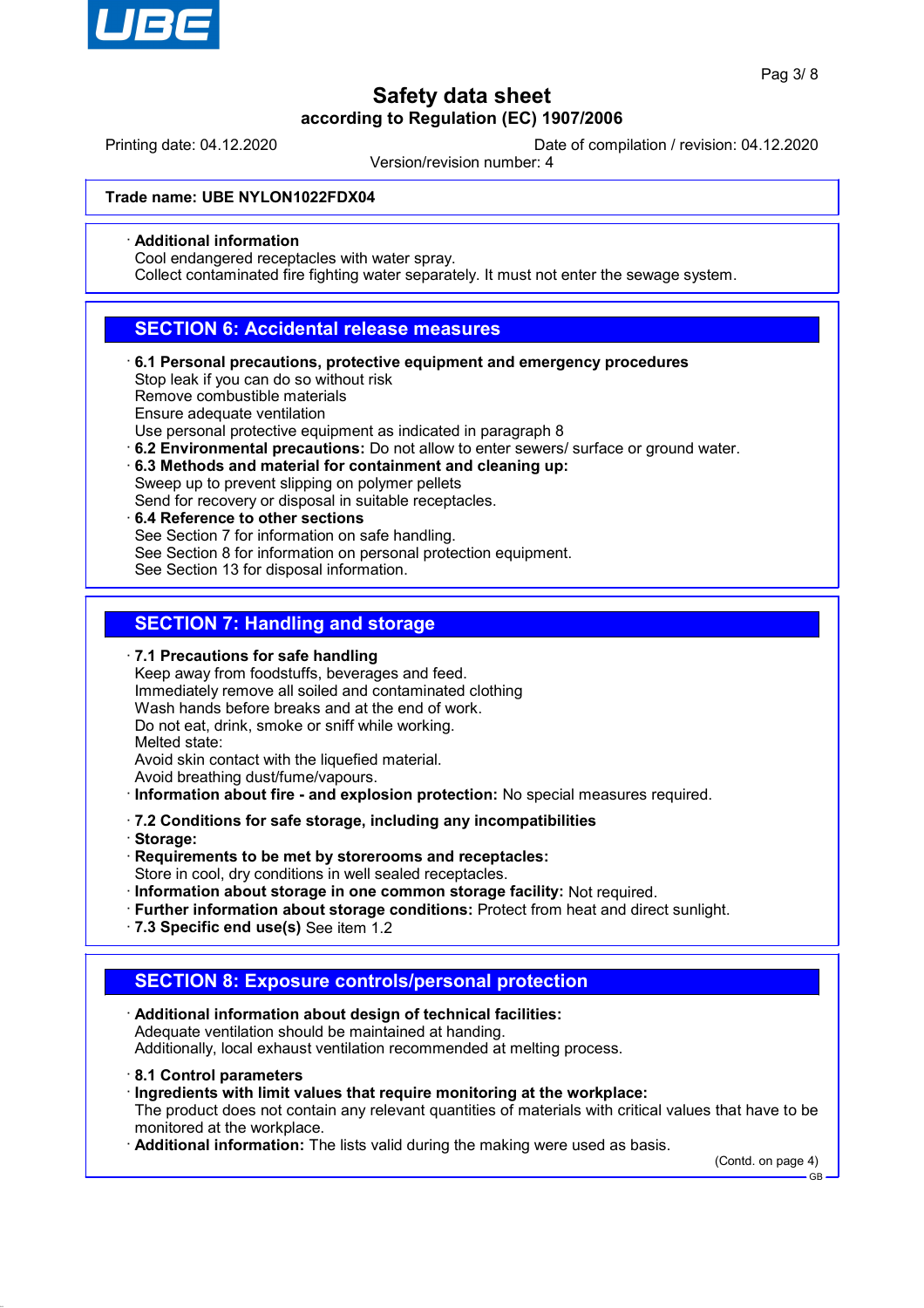

(Contd. on page 5)

GB

# **Safety data sheet according to Regulation (EC) 1907/2006**

Printing date: 04.12.2020 Date of compilation / revision: 04.12.2020

Version/revision number: 4

### **Trade name: UBE NYLON1022FDX04**

· **8.2 Exposure controls** · **Appropriate engineering controls** Adequate ventilation should be maintained at handing. Additionally, local exhaust ventilation recommended at melting process. · **Personal protective equipment:** · **General protective and hygienic measures:** In accordance with Directive 89/686/EEC on personal protective equipment · **Respiratory protection:** Not necessary if room is well-ventilated. Melted state: Wear a respirator conforming to EN140 at least with Type A filter. · **Protection of hands:** Protective gloves Molten state: Heat protection gloves The glove material has to be impermeable and resistant to the product/ the substance/ the preparation. Due to missing tests no recommendation to the glove material can be given for the product/ the preparation/ the chemical mixture. Selection of the glove material on consideration of the penetration times, rates of diffusion and the degradation · **Material of gloves** Leather gloves The selection of the suitable gloves does not only depend on the material, but also on further marks of quality and varies from manufacturer to manufacturer. As the product is a preparation of several substances, the resistance of the glove material can not be calculated in advance and has therefore to be checked prior to the application. · **Eye protection:** Safety glasses Safety goggles should be worn. At treating hot polymer or molten polymer, face shield should be recommended. **Skin and body protection: Protective work clothing** · **Limitation and supervision of exposure into the environment** Prevent the material from spreading into the environment. **SECTION 9: Physical and chemical properties** · **9.1 Information on basic physical and chemical properties** · **General Information** · **Appearance: Form:** Pellets **Colour:** White<br>
Colour: White<br>
Colour: Colour: · **Odour:** Odourless **Odour threshold:** Not determined.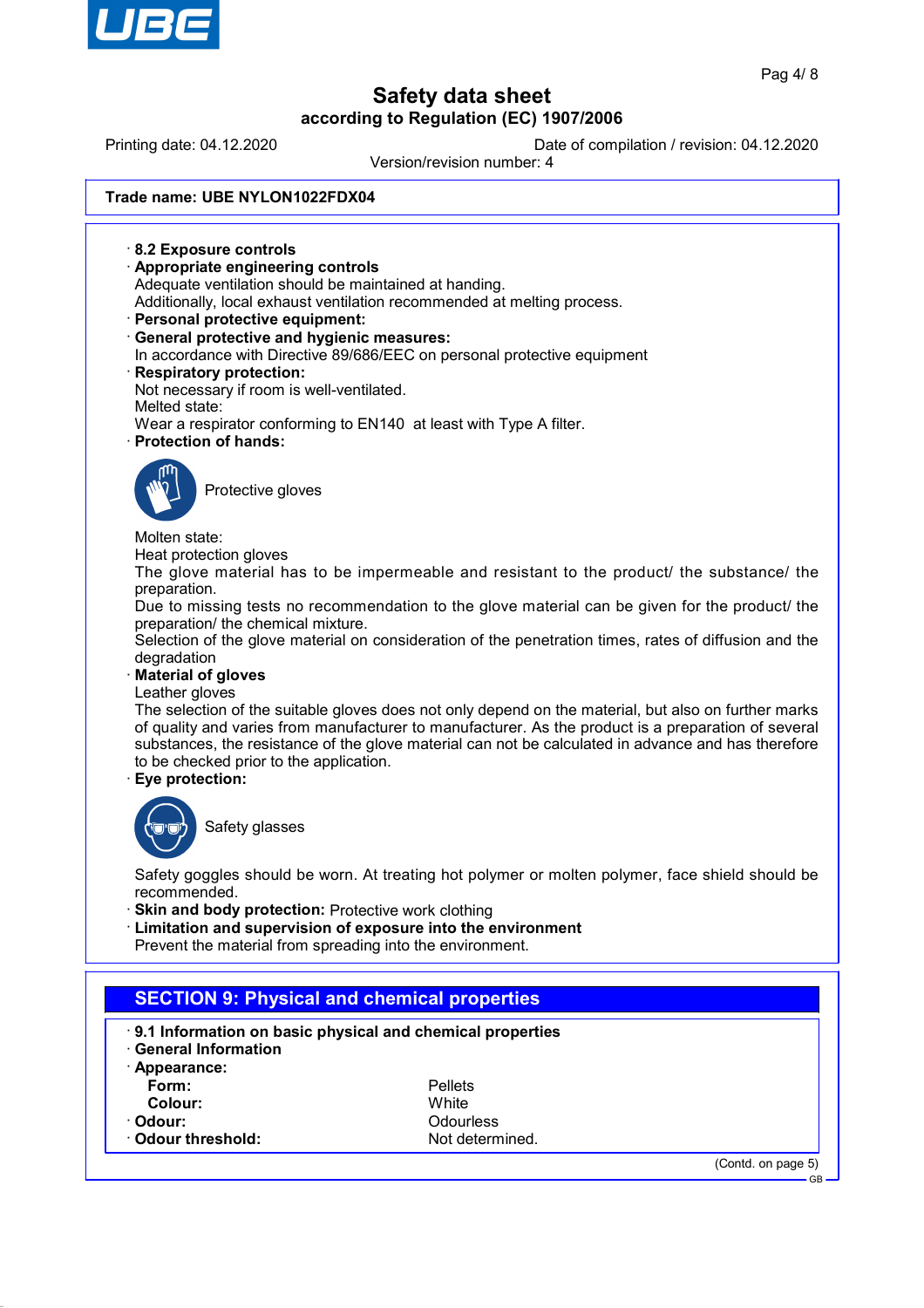

Printing date: 04.12.2020 Date of compilation / revision: 04.12.2020

Version/revision number: 4

### **Trade name: UBE NYLON1022FDX04**

| · pH-value:                                                                                                                                | Not applicable because it is a solid mixture                                                                                                   |
|--------------------------------------------------------------------------------------------------------------------------------------------|------------------------------------------------------------------------------------------------------------------------------------------------|
| <b>Change in condition</b><br><b>Melting point/freezing point:</b><br>Initial boiling point and boiling range: Not determined for mixture. | 215-225 °C (PA6)                                                                                                                               |
| · Flash point:                                                                                                                             | Not determined for mixture.                                                                                                                    |
| Flammability (solid, gas):                                                                                                                 | Not determined.                                                                                                                                |
| Ignition temperature                                                                                                                       | >400 °C                                                                                                                                        |
| <b>Decomposition temperature:</b>                                                                                                          | Not determined for mixture.                                                                                                                    |
| · Auto-ignition temperature:                                                                                                               | Not determined for mixture.                                                                                                                    |
| <b>Explosive properties:</b>                                                                                                               | Product does not present an explosion hazard.                                                                                                  |
| <b>Explosion limits:</b><br>Lower:<br>Upper:                                                                                               | Not determined for mixture.<br>Not determined for mixture.                                                                                     |
| · Vapour pressure:                                                                                                                         | Not applicable because it is a solid mixture                                                                                                   |
| Density at 20 °C:<br><b>Relative density</b><br>· Vapour density<br><b>Evaporation rate</b>                                                | 1.09-1.19 g/cm <sup>3</sup><br>Not determined.<br>Not applicable because it is a solid mixture<br>Not applicable because it is a solid mixture |
| · Solubility in / Miscibility with<br>water:                                                                                               | Insoluble.                                                                                                                                     |
| · Partition coefficient: n-octanol/water:                                                                                                  | Not determined for mixture.                                                                                                                    |
| · Viscosity:<br>Dynamic:<br>Kinematic:<br>⋅ 9.2 Other information                                                                          | Not applicable.<br>Not applicable because it is a solid mixture<br>No further relevant information available.                                  |

### **SECTION 10: Stability and reactivity**

· **10.1 Reactivity** Stable under ordinary conditions of use and storage.

· **10.2 Chemical stability** Stable at environment temperature.

The product is stable if stored and handled as prescribed/indicated

- · **Thermal decomposition / conditions to be avoided:**
- No decomposition if used according to specifications.
- · **10.3 Possibility of hazardous reactions** No hazardous reactions if stored and handled as prescribed/indicated. · **10.4 Conditions to avoid** Avoid heat, flames, sparks and other sources of ignition.
- Avoid high temperature

· **10.5 Incompatible materials:** Oxidizing agents, acids, bases and reactive agents.

· **10.6 Hazardous decomposition products:** Carbon monoxide and carbon dioxide

Hydrogen cyanide (prussic acid)

(Contd. on page 6)

GB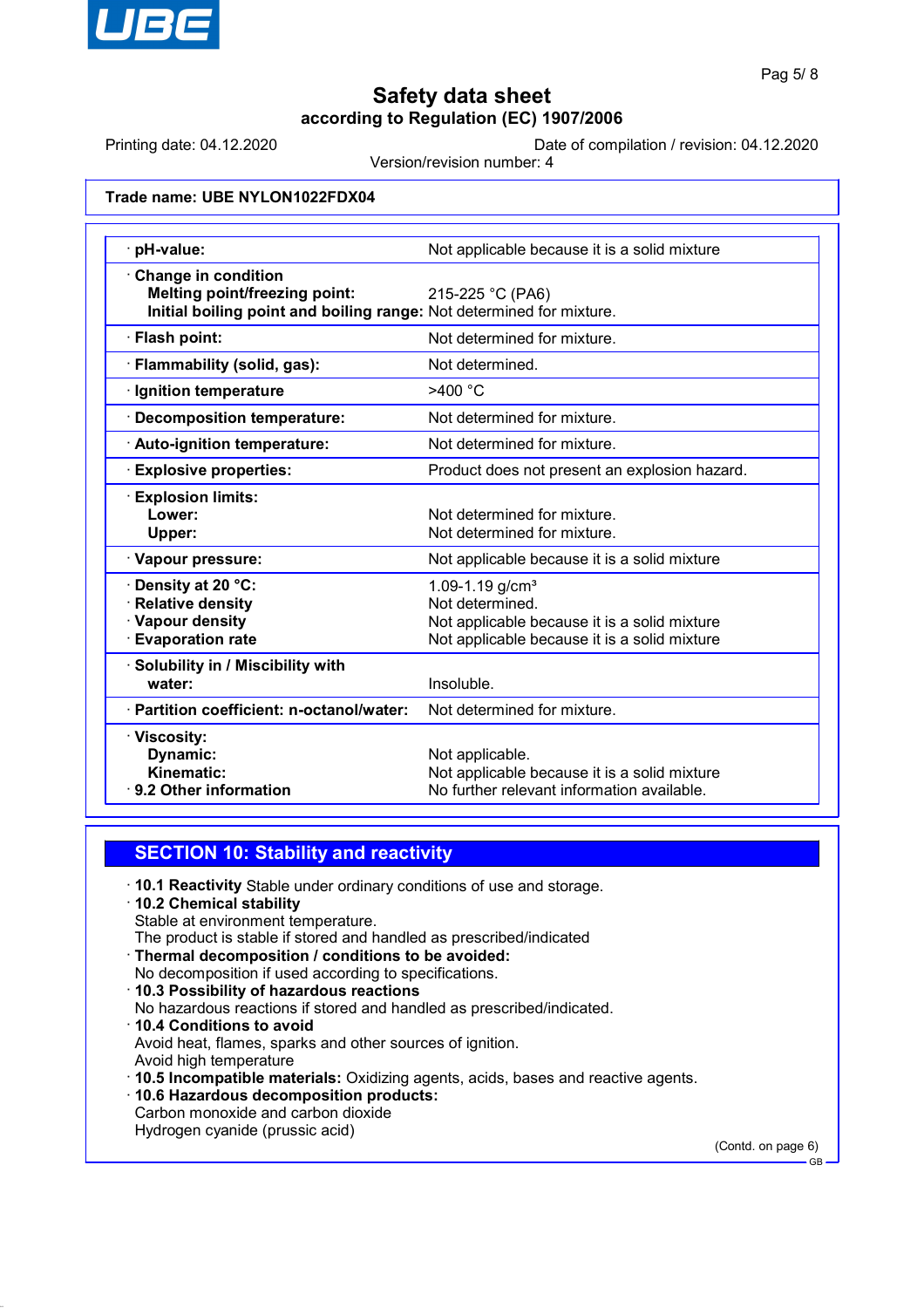

Printing date: 04.12.2020 Date of compilation / revision: 04.12.2020

Version/revision number: 4

### **Trade name: UBE NYLON1022FDX04**

Ammonia

## **SECTION 11: Toxicological information**

- · **11.1 Information on toxicological effects**
- · **Acute toxicity** Based on available data, the classification criteria are not met.
- · **Primary irritant effect:**
- · **Skin corrosion/irritation** Not classified (Lack of data)
- · **Serious eye damage/irritation** Based on available data, the classification criteria are not met.
- · **Respiratory or skin sensitisation** Not classified (Lack of data)
- · **Other information (about experimental toxicology):**
- Aspiration hazard: No further relevant information available.
- · **CMR effects (carcinogenity, mutagenicity and toxicity for reproduction)** No further relevant information available.
- · **Germ cell mutagenicity** Based on available data, the classification criteria are not met.
- · **Carcinogenicity** Based on available data, the classification criteria are not met.
- · **Reproductive toxicity** Based on available data, the classification criteria are not met.
- · **STOT-single exposure** Based on available data, the classification criteria are not met.
- · **STOT-repeated exposure** Based on available data, the classification criteria are not met.
- · **Aspiration hazard** Based on available data, the classification criteria are not met.

### **SECTION 12: Ecological information**

- · **12.1 Toxicity**
- · **Aquatic toxicity:** No further relevant information available.
- · **12.2 Persistence and degradability** No further relevant information available.
- · **12.3 Bioaccumulative potential** No further relevant information available.
- · **12.4 Mobility in soil** No further relevant information available.
- · **Additional ecological information:**
- · **General notes:**

Do not allow undiluted product or large quantities of it to reach ground water, water course or sewage system.

- · **12.5 Results of PBT and vPvB assessment**
- · **PBT:** Not applicable.
- · **vPvB:** Not applicable.
- · **12.6 Other adverse effects** No further relevant information available.

## **SECTION 13: Disposal considerations**

### · **13.1 Waste treatment methods**

· **Recommendation**

Chemical residues generally count as special waste Disposal must be made according to official regulations.

- · **Uncleaned packaging:**
- · **Recommendation:**

Packaging may contain residues of the product and should be treated accordingly.

 GB (Contd. on page 7)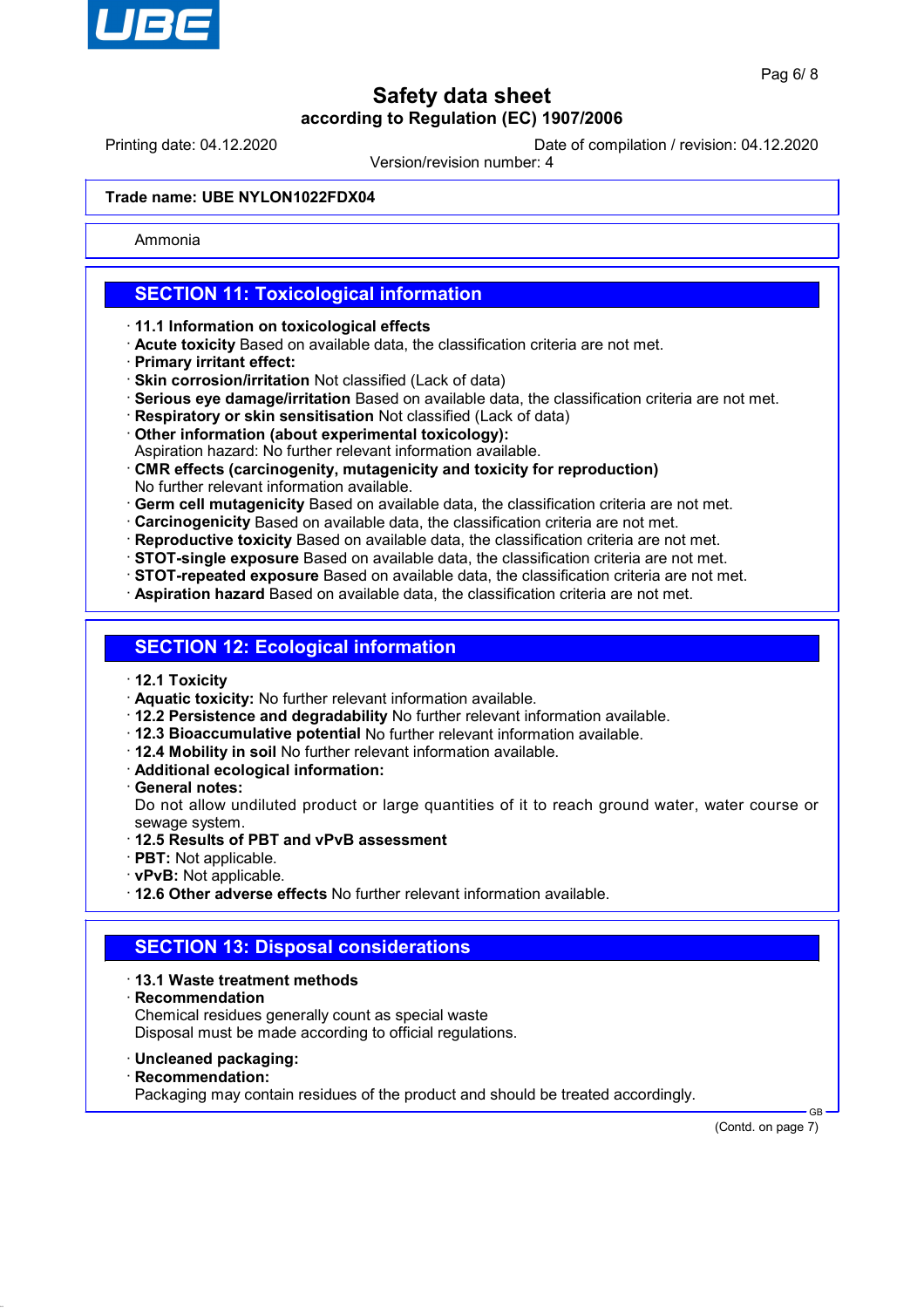

Printing date: 04.12.2020 Date of compilation / revision: 04.12.2020

Version/revision number: 4

### **Trade name: UBE NYLON1022FDX04**

| <b>SECTION 14: Transport information</b>     |                                                                |  |
|----------------------------------------------|----------------------------------------------------------------|--|
| $\cdot$ 14.1 UN-Number                       | The substance is not classified under transport<br>regulations |  |
| · ADR, ADN, IMDG, IATA                       | Not applicable                                                 |  |
| 14.2 UN proper shipping name                 | The substance is not classified under transport<br>regulations |  |
| · ADR, ADN, IMDG, IATA                       | Not applicable                                                 |  |
| 14.3 Transport hazard class(es)              | The substance is not classified under transport<br>regulations |  |
| · ADR, ADN, IMDG, IATA                       |                                                                |  |
| · Class                                      | Not applicable                                                 |  |
| 14.4 Packing group                           | The substance is not classified under transport<br>regulations |  |
| · ADR, IMDG, IATA                            | Not applicable                                                 |  |
| 14.5 Environmental hazards:                  |                                                                |  |
| · Marine pollutant:                          | Nο                                                             |  |
| 14.6 Special precautions for user            | Not applicable.                                                |  |
| 14.7 Transport in bulk according to Annex II |                                                                |  |
| of Marpol and the IBC Code                   | Not applicable.                                                |  |
| · UN "Model Regulation":                     | Not applicable                                                 |  |

## **SECTION 15: Regulatory information**

- · **15.1 Safety, health and environmental regulations/legislation specific for the substance or mixture**
- · **Directive 2012/18/EU**
- · **Named dangerous substances ANNEX I** None of the ingredients is listed.
- · **Additional Information:**

This substance/mixture does not legally require an SDS based on Regulation 1907/2006 (REACH). However,this SDS format, is utilized to supply information required according to Article 32 of REACH.

· **15.2 Chemical safety assessment:** A Chemical Safety Assessment has been carried out.

### **SECTION 16: Other information**

This information is based on our present knowledge. However, this shall not constitute a guarantee for any specific product features and shall not establish a legally valid contractual relationship.

· **Training hints**

Specific training of workers to comply with the requirements specified in the Safety Data Sheet is required.

- · **Department issuing SDS:** Product Liability
- · **Contact:** Contact with business unit for any issue related to the safety data sheet
- · **Abbreviations and acronyms:** ADR: Accord européen sur le transport des marchandises dangereuses par Route (European Agreement concerning the International Carriage of Dangerous Goods by Road) IMDG: International Maritime Code for Dangerous Goods IATA: International Air Transport Association

(Contd. on page 8)

GB